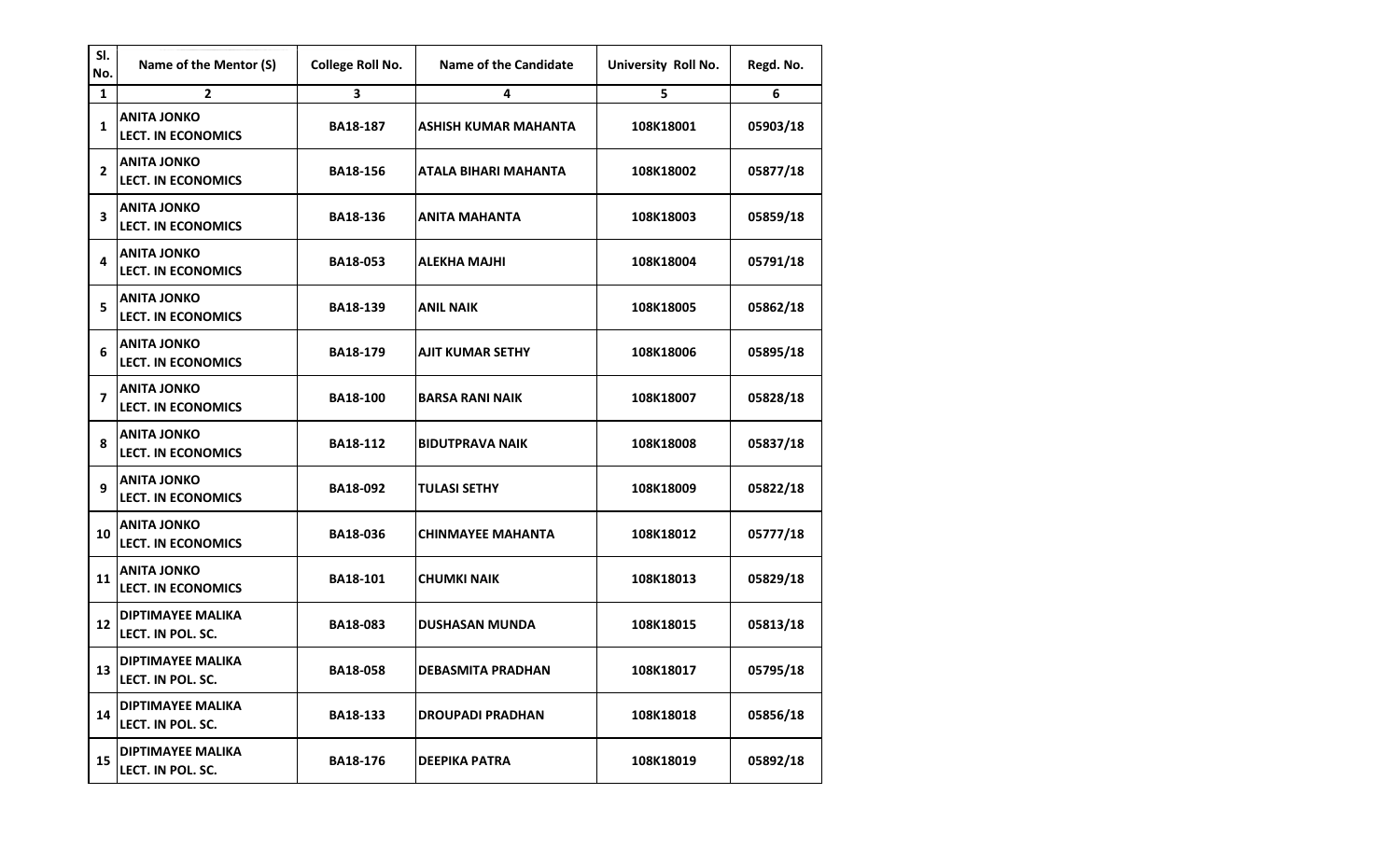| 16 | <b>DIPTIMAYEE MALIKA</b><br>LECT. IN POL. SC.  | <b>BA18-104</b> | DHARITREE PATRA          | 108K18020 | 05831/18 |
|----|------------------------------------------------|-----------------|--------------------------|-----------|----------|
| 17 | <b>DIPTIMAYEE MALIKA</b><br>LECT. IN POL. SC.  | <b>BA18-076</b> | <b>FULMATI MUNDA</b>     | 108K18022 | 05807/18 |
| 18 | <b>DIPTIMAYEE MALIKA</b><br>LECT. IN POL. SC.  | BA18-141        | <b>GITISMITA MAJHI</b>   | 108K18023 | 05864/18 |
| 19 | <b>DIPTIMAYEE MALIKA</b><br>LECT. IN POL. SC.  | <b>BA18-108</b> | GURUBARI NAIK            | 108K18024 | 05833/18 |
| 20 | <b>DIPTIMAYEE MALIKA</b><br>LECT. IN POL. SC.  | <b>BA18-113</b> | HARISH CHANDRA NAIK      | 108K18025 | 05838/18 |
| 21 | <b>DIPTIMAYEE MALIKA</b><br>LECT. IN POL. SC.  | <b>BA18-060</b> | ISWAR CHANDRA MAHANTA    | 108K18026 | 05797/18 |
| 22 | <b>PANKAJINI HO</b><br><b>LECT. IN ENGLISH</b> | <b>BA18-181</b> | JUGAL KISHORE KALANDI    | 108K18027 | 05842/18 |
| 23 | <b>PANKAJINI HO</b><br><b>LECT. IN ENGLISH</b> | BA18-072        | JAMUNA MUNDA             | 108K18028 | 05804/18 |
| 24 | <b>PANKAJINI HO</b><br><b>LECT. IN ENGLISH</b> | <b>BA18-097</b> | LIPIKA NAIK              | 108K18033 | 05825/18 |
| 25 | <b>PANKAJINI HO</b><br><b>LECT. IN ENGLISH</b> | <b>BA18-061</b> | <b>MOUSUMI BADAPANDA</b> | 108K18034 | 05798/18 |
| 26 | <b>PANKAJINI HO</b><br><b>LECT. IN ENGLISH</b> | <b>BA18-094</b> | MAMATARANI MAHANTA       | 108K18035 | 05823/18 |
| 27 | <b>PANKAJINI HO</b><br><b>LECT. IN ENGLISH</b> | BA18-111        | <b>MAMATA MAJHI</b>      | 108K18036 | 05836/18 |
| 28 | <b>PANKAJINI HO</b><br><b>LECT. IN ENGLISH</b> | <b>BA18-119</b> | <b>MANJU ORAM</b>        | 108K18037 | 05893/18 |
| 29 | <b>PANKAJINI HO</b><br><b>LECT. IN ENGLISH</b> | <b>BA18-131</b> | PIPSARANI BAIDYA         | 108K18039 | 05854/18 |
| 30 | <b>PANKAJINI HO</b><br><b>LECT. IN ENGLISH</b> | BA18-123        | PRADEEP CHAKIA           | 108K18040 | 05846/18 |
| 31 | <b>PANKAJINI HO</b><br><b>LECT. IN ENGLISH</b> | <b>BA18-138</b> | PARBATI MAHANTA          | 108K18042 | 05861/18 |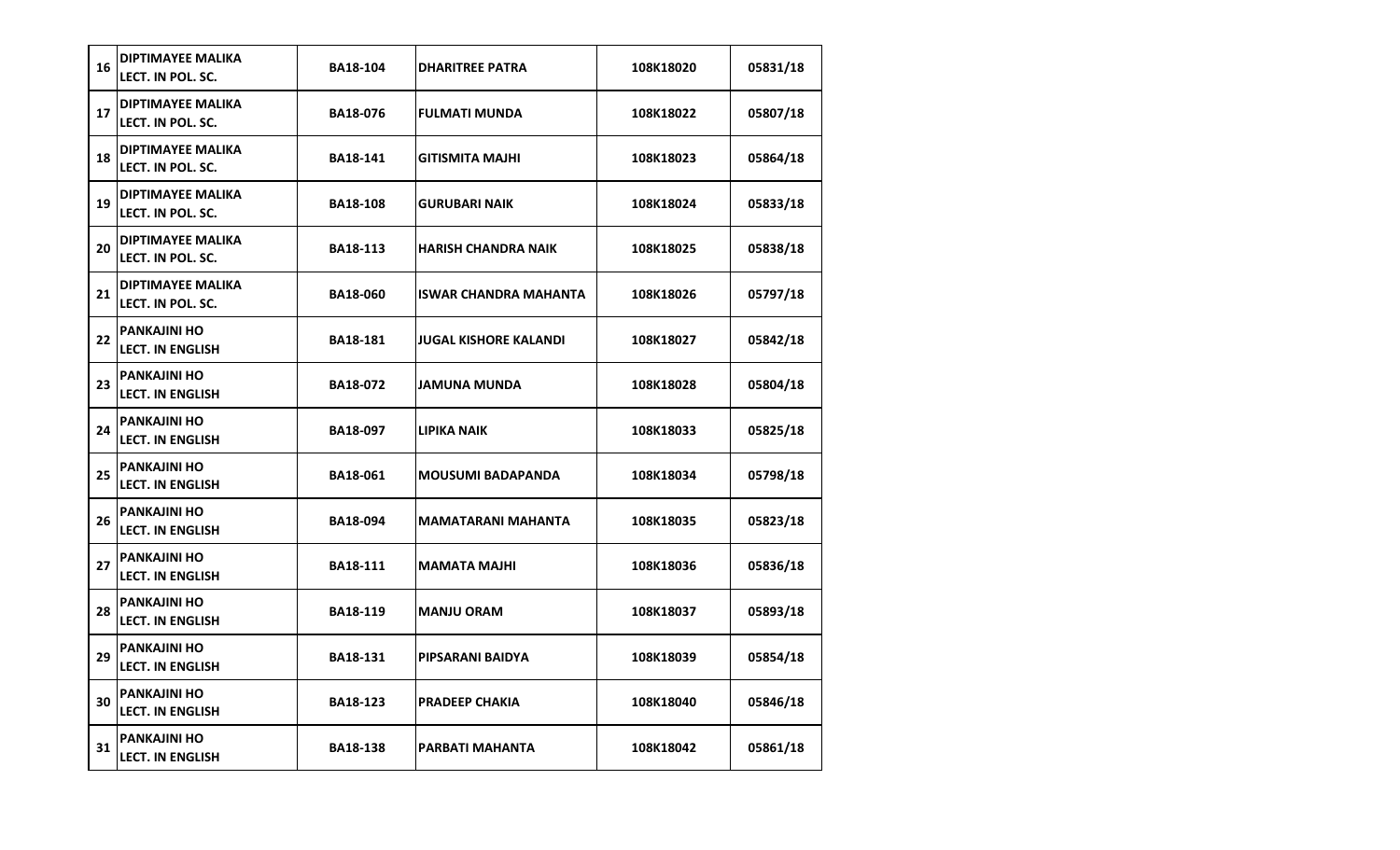| 32 | DR. DEBADARSHI MISHRA<br><b>LECT. IN SANSKRIT</b> | <b>BA18-098</b>  | PRATIMA MAJHI            | 108K18044 |          |
|----|---------------------------------------------------|------------------|--------------------------|-----------|----------|
| 33 | DR. DEBADARSHI MISHRA<br><b>LECT. IN SANSKRIT</b> | <b>BA18-109</b>  | <b>PRAKASH NAIK</b>      | 108K18045 | 05834/18 |
| 34 | DR. DEBADARSHI MISHRA<br><b>LECT. IN SANSKRIT</b> | <b>BA18-1065</b> | PRIYAMBADA NAIK          | 108K18046 | 05878/18 |
| 35 | DR. DEBADARSHI MISHRA<br><b>LECT. IN SANSKRIT</b> | <b>BA18-157</b>  | PRIYAMBADA NAIK          | 108K18047 | 05799/18 |
| 36 | DR. DEBADARSHI MISHRA<br><b>LECT. IN SANSKRIT</b> | <b>BA18-152</b>  | <b>PRAMILA PATRA</b>     | 108K18049 | 05873/18 |
| 37 | DR. DEBADARSHI MISHRA<br><b>LECT. IN SANSKRIT</b> | <b>BA18-127</b>  | RANJITA MAHANTA          | 108K18050 |          |
| 38 | DR. DEBADARSHI MISHRA<br><b>LECT. IN SANSKRIT</b> | <b>BA18-082</b>  | RAMA CHANDRA MUNDA       | 108K18051 | 05812/18 |
| 39 | DR. DEBADARSHI MISHRA<br><b>LECT. IN SANSKRIT</b> | <b>BA18-177</b>  | <b>SUNI DEHURI</b>       | 108K18055 | 05893/18 |
| 40 | DR. DEBADARSHI MISHRA<br><b>LECT. IN SANSKRIT</b> | <b>BA18-122</b>  | <b>SIPUN GIRI</b>        | 108K18056 | 05845/18 |
| 41 | DR. DEBADARSHI MISHRA<br><b>LECT. IN SANSKRIT</b> | <b>BA18-048</b>  | <b>SUBRAT KUMAR GIRI</b> | 108K18057 | 05786/18 |
| 42 | DEBAKI NAYAK<br>LECT. IN POL. SC.                 | <b>BA18-140</b>  | <b>SIBANI KARUA</b>      | 108K18058 | 05863/18 |
| 43 | <b>DEBAKI NAYAK</b><br>LECT. IN POL. SC.          | <b>BA18-144</b>  | SANJUKTA MAHANTA         | 108K18059 | 05866/18 |
| 44 | <b>DEBAKI NAYAK</b><br>LECT. IN POL. SC.          | <b>BA18-059</b>  | <b>SRIMATI MUNDA</b>     | 108K18060 | 05796/18 |
| 45 | DEBAKI NAYAK<br>LECT. IN POL. SC.                 | <b>BA18-089</b>  | <b>SARJAN MAJHI</b>      | 108K18061 | 05819/18 |
| 46 | <b>DEBAKI NAYAK</b><br>LECT. IN POL. SC.          | <b>BA18-077</b>  | <b>SIPUN KUMAR NAIK</b>  | 108K18063 | 05808/18 |
| 47 | <b>DEBAKI NAYAK</b><br>LECT. IN POL. SC.          | <b>BA18-172</b>  | <b>SILI NAIK</b>         | 108K18064 | 05888/18 |